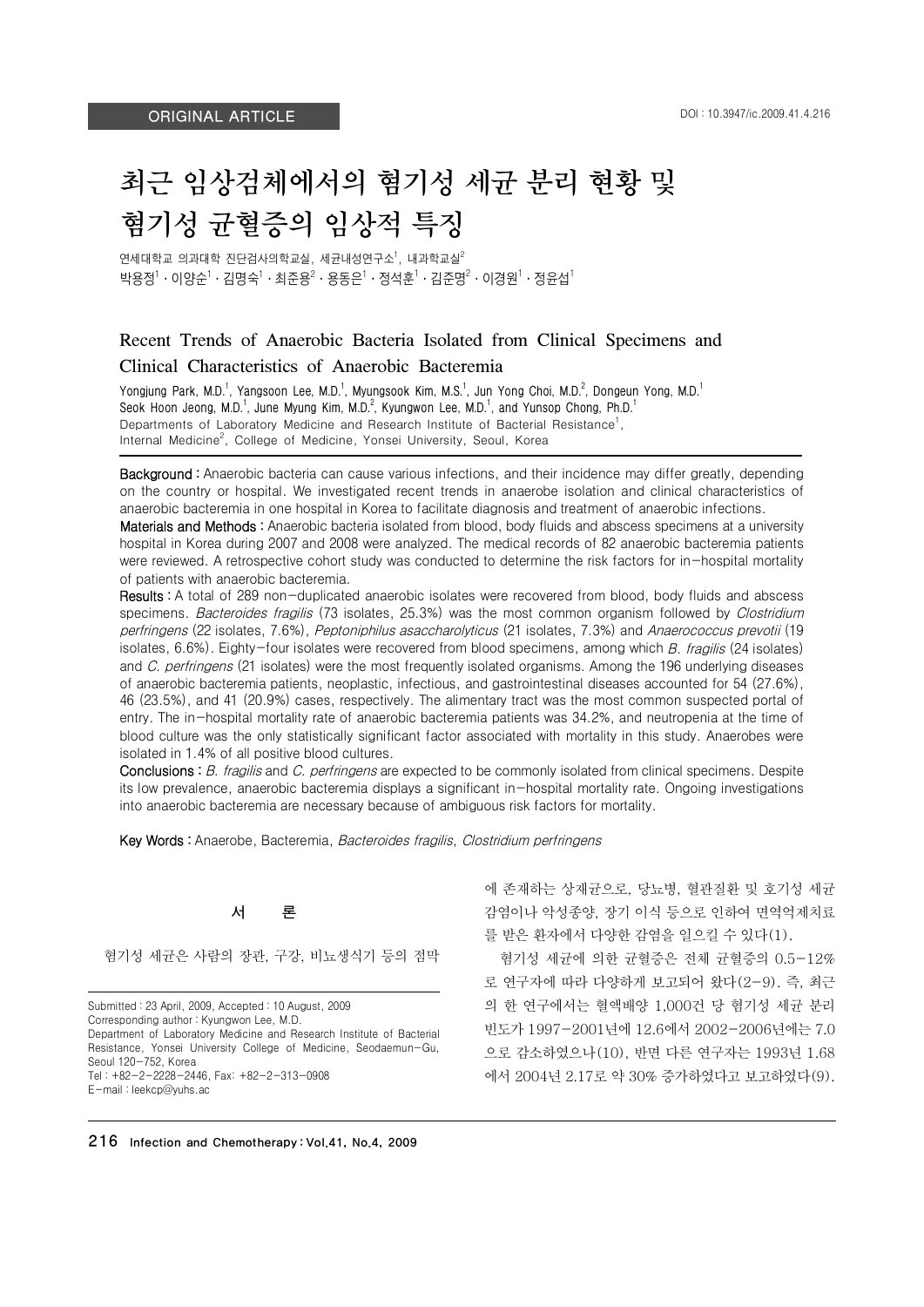혐기성 세균에 의한 균혈증은 치명적인 장기부전을 일으 키기도 하며(3), 여러 연구에서 13-38%의 사망률을 보였 다(7, 11, 12). 이러한 임상적 중요성으로 인하여, 국외의 경우 혐기성 세균에 대한 임상연구가 지속적으로 이루어지 고 있는데 반하여, 국내에는 이러한 연구가 최근 거의 없는 실정이다(13-15).

따라서, 본 연구에서는 국내의 한 대학병원에서 최근 2년 간 임상검체로부터 분리된 혐기성 세균의 분리현황과 혐기 성 세균에 의한 균혈증의 임상양상에 대하여 조사하여, 혐 기성 세균에 의한 균혈증의 진단, 치료 및 예후판정에 도움 을 주고자 하였다.

## 재료 및 방법

## 1. 대 상

2007년 1월부터 2008년 12월까지 서울의 한 대학병원 환자로부터 채취한 혈액, 체액 및 농양검체의 세균배양에서 분리된 혐기성 세균을 대상으로 하였다. 혈액배양에서 혐기 성 세균이 분리된 82명 환자의 의무기록을 후향적으로 조 사하였다.

#### 2. 혐기성 세균의 배양 및 동정

면봉으로 채취된 검체는 Stuart 수송배지에 넣어 가능한 빨리 검사실로 운반하였으며, 흡인액은 검체가 채취된 주사 기의 바늘을 막아서 운반하였다. 검사실로 운반된 검체는 혐기성 상자(Forma Scientific, Marietta, Ohio, U.S.A.) 안에서 환원된 phenylethanol blood agar (phenylethyl alcohol blood agar, PEBA) (Difco, Detroit, MI, U.S.A.) 에 접종하여 혐기성 조건으로 35℃ 항온기에서 48시간 배 양하였다. 호기성 배양은 검체에 따라 통상의 배지 및 방법 을 사용하였다. 혈액검체의 경우 약 10 mL를 채혈하여 호 기성 배지인 Bact/Alert FA와 혐기성 배지인 thioglycollate broth (2007년 1월부터 2008년 2월 15일까지) 또는 Bact/Alert FN (bioMerieux, Lyon, France) (2008년 2 월 16일부터 2008년 12월까지)에 각각 접종하여 5일간 배양하였다. 혐기성 세균의 동정은 ATB 32A (bioMerieux SA, Mary I'Etoile, France), 또는 Vitek ANI (Vitek system, bioMerieux Vitek Inc., Hazelwood, MO, USA)를 이용하였으며, 필요에 따라서 전통적인 생화학적 방법이나 분자유전학적 방법을 이용하였다(16).

# 3. 혐기성 균혈증 환자의 예후인자 조사를 위한 연구 설 계 및 자료 수집

병원 내 사망(in-hospital mortality)과 관련된 인자를 조사하기 위하여 82명의 혐기성 균혈증 환자 중 생존 및 사 망이 확인된 79명을 대상으로 후향적 코호트 연구를 시행 하였다. 의무기록을 검토하여 연령, 성별, 기저질환, 원발병 소, 분리된 세균 균종을 기록하였고, 균혈증 발생 시점에서 의 호중구감소증과 패혈성 쇼크, 양성혈액배양병수, 원내감 염, 복합감염, 입원기간 중 중환자실 치료 및 인공호흡기 사 용, 입원 전 1개월로 부터 퇴원 또는 사망까지 수술 및 침습 적 시술 이력 및 적절한 항생제 치료 여부 등을 조사하였다.

## 4. 정의 및 분석방법

Propionibacterium 균종은 피부의 상재균으로 임상 검 체에서 분리되는 대부분의 경우 감염과 관련이 없는 것으로 알려져 있으므로(17-19), 모든 검체에서 Propionibacterium 균종이 분리된 경우 오염균으로 간주하였다. 혐기성 균혈증은 혐기성 세균이 1회 이상 분리되고, 발열, 빈맥, 오 한, 백혈구증가 또는 저혈압 등의 임상증상이 동반된 경우 로 정의하였다. 혈액배양에서 한 종류의 세균만 분리되었을 경우 단독감염으로, 두 종류 이상이 분리되었을 경우 복합 감염으로 정의하였다. 원내감염은 입원 48시간 이후 의뢰 된 혈액배양에서 세균이 분리되고 입원 시 감염의 증가가 없는 경우나 타 병원에서 감염이 발생한 후 전원 된 경우, 또는 이전 입원기간 중 감염이 발생한 후 재입원한 경우로 하였다. 미국 질병관리본부의 원내감염에 대한 정의에 따라 병소를 분류하고(20), 병원체의 원발병소를 추정하기 위하 여 의무기록을 후향적으로 조사하였다. 입원 시점부터 혈액 배양에서 혐기성 세균이 분리되기 전까지 감염의 임상적 증 상이 있고, 이와 관련된 임상 검체의 세균배양이 양성인 경 우 검체를 채취한 장기 또는 부위를 원발병소로 하였으며, 이외에도 침습적 시술이나 수술을 받은 경우에는 해당 부위 를 기록하였다. 호중구감소증은 절대호중구수가 500/μL 미 만인 경우로 하였으며, 패혈성 쇼크는 균혈증과 연관하여 수축기 혈압이 90 mmHg 미만이거나 환자의 평상시 혈압 에 비하여 30 mmHg를 초과한 혈압 감소가 있는 경우, 또 는 혈압을 유지하기 위하여 혈관수축제를 사용해야 했던 경 우로 하였다. 적절한 항생제 치료는 혈액배양을 의뢰한 시 점이나 혈액배양 결과가 보고된 시점부터 일정 기간 동안, 보고된 균종에 통상적으로 항균력이 있는 것으로 알려진 항 생제를 사용한 경우로 정의하였다.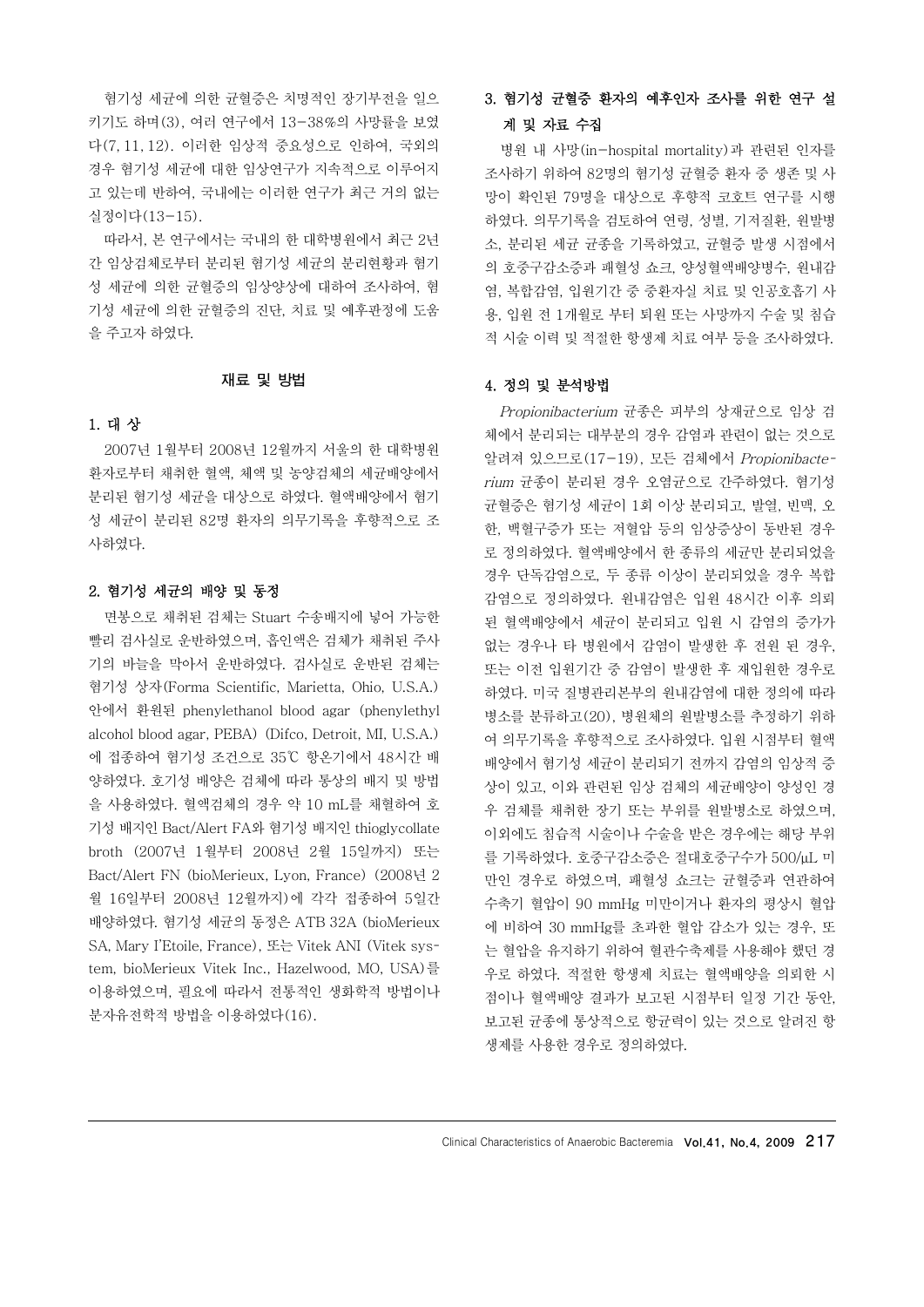## 5. 통계학적 분석

균혈증의 병원 내 사망과 관련된 인자에 대한 통계학적 인 분석을 위하여 비연속변수에 대해서는 Fisher의 정확검 정(Fisher's exact test) 또는 카이제곱검정(Chi-square test)을, 연속변수에 대하여는 t-test를 시행하였고, 다변 량 분석(multivariate analysis)에는 다중 로지스틱 회귀분 석(multiple logistic regression)을 시행하였다. 분석 결 과는 95% 신뢰구간과 odds ratio로 나타내었으며, 양측성 (2-tailed)으로 검정하여 P 값이 0.05 미만인 경우를 통계 적으로 유의한 것으로 하였다. 통계분석에는 SPSS 12.0 for Windows 소프트웨어(SPSS, Chicago, IL, USA)를 사 용하였다.

#### 결 과

## 1. 혐기성 세균의 분리 현황

2007년 1월부터 2008년 12월까지 혈액, 체액 및 농양 검체의 세균배양에서 중복 분리주를 제외하고 289주의 혐 기성 세균이 분리되었다(Table 1). 이 중 검체 별로 농양검 체에서 146주(50.5%), 혈액 84주(29.1%), 복막액과 늑 막액 등의 체액 검체에서 59주(20.4%)의 혐기성 세균이 분리되었다. 균종 별로는 Bacteroides fragilis가 73주 (25.3%)로 가장 많았고, 다음으로 Clostridium perfringens 22주(7.6%), Peptoniphilus asaccharolyticus 21 주(7.3%), Anaerococcus prevotii 19주(6.6%) 순이었다. B. fragilis는 검체의 종류에 관계없이 많이 분리되었으

나, C. perfringens는 전체 22주 중 21주가 혈액검체로부

Table 1. Distribution of Anaerobic Bacterial Strains Isolated from Various Clinical Specimens in a Single Korean Hospital in 2007 and 2008

| Organism                       | Abscess | Blood         | Body fluids  | Total          |
|--------------------------------|---------|---------------|--------------|----------------|
| Gram-positive cocci            |         |               |              |                |
| Anaerococcus prevotii          | 17      |               | $\mathbf{2}$ | 19             |
| Finegoldia magnus              | 8       |               |              | 9              |
| Peptoniphilus asaccharolyticus | 19      | $\mathbf{2}$  |              | 21             |
| Peptostreptococcus anaerobius  | 4       |               |              | 5              |
| Peptostreptococcus micros      | 2       |               |              | 3              |
| Anaerobic gram-positive cocci  | 7       |               |              | 8              |
| Subtotal                       | 57      | 3             | 5            | 65             |
| Gram-positive bacilli          |         |               |              |                |
| Actinomyces israelii           |         |               |              |                |
| Actinomyces odontolyticus      |         |               |              |                |
| Actinomyces spp.               |         |               |              |                |
| Bifidobacterium spp.           | 2       |               |              | 3              |
| Clostridium difficile          |         |               |              | 4              |
| Clostridium perfringens        |         | 21            |              | 22             |
| Clostridium spp.               | 4       | $15^*$        | 6            | 25             |
| Subtotal                       | 8       | 38            | 11           | 57             |
| Gram-negative bacilli          |         |               |              |                |
| Bacteroides distasonis         |         | $\mathbf{2}$  | 3            | 5              |
| Bacteroides fragilis           | 38      | $24^{*}$ , t  | 11           | 73             |
| Bacteroides ovatus             | 2       |               |              | 3              |
| Bacteroides thetaiotaomicron   | 2       |               | 5            | 8              |
| Bacteroides vulgatus           | 3       |               |              | 8              |
| Bacteroides spp.               | 11      | 10            | 11           | 32             |
| Fusobacterium necrophorum      |         |               |              | $\overline{c}$ |
| Fusobacterium nucleatum        |         | $1^{\dagger}$ |              |                |
| Porphyromonas endodontalis     |         |               |              |                |
| Prevotella intermedia          | 4       |               | 5            | 9              |
| Prevotella spp.                | 19      | 3             | 3            | 25             |
| Subtotal                       | 81      | 43            | 43           | 167            |
| Total                          | 146     | 84            | 59           | 289            |

\* One*Clostridium innocuum* andone*B.fragilis*isolateswererecoveredfrom thesamepatient †One*F.nucleatum* andone*B.fragilis*isolateswererecoveredfrom thesamepatient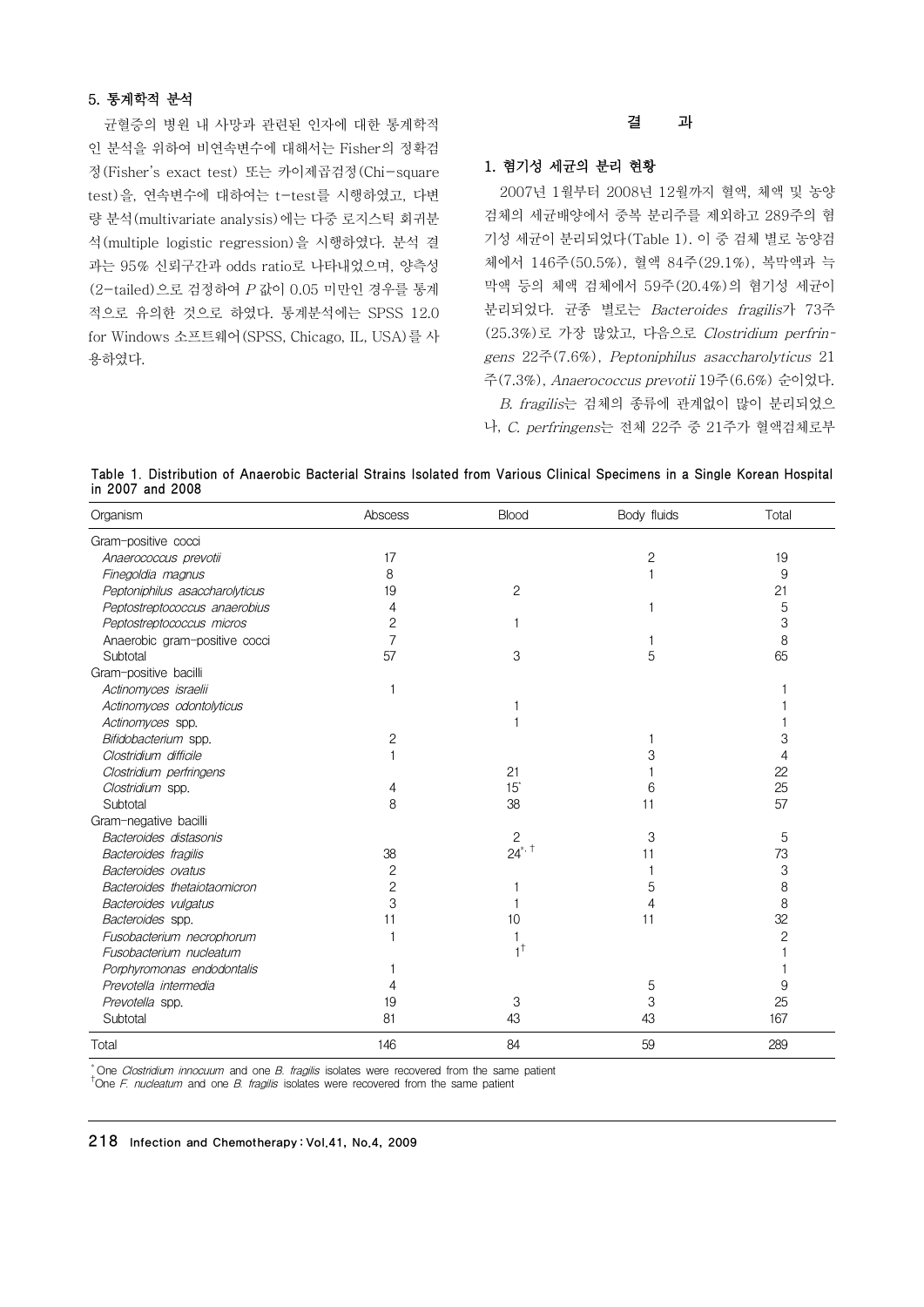터 분리되었다.

## 2. 혐기성 균혈증 환자의 연령 및 성별에 따른 분포

혈액배양에서 혐기성 세균이 분리된 82명 환자의 평균연 령은 64.8±13.2세였으며, 61-70세와 71세 이상 환자 중 각각 29명(34.5%)과 28명(33.3%), 51-60세 환자 중 17명(20.2%)에서 혐기성 균혈증이 발생하여 대부분의 환 자(88.1%)가 50세 이상이었다. 또한 남자가 51명(60.7%) 으로 여자에 비해 많았다.

## 3. 혐기성 균혈증의 선행질환 및 원발병소

혐기성 균혈증 환자 82명의 선행질환은 총 196개가 있었 고, 이 중 악성종양(소화관의 악성신생물, 백혈병 및 림프종 등의 혈액암 등) 54예(27.6%), 감염성질환(폐렴, 요로감 염, 결핵, 복강 내 또는 피부 및 결체조직의 농양 등) 46예

(23.5%) 및 소화기질환(위장관염, 급성충수염 및 출혈을 동반한 위궤양 등)이 41예(20.9%)였으며, 간담도질환(간 경화, 만성췌장염 및 담낭염 등) 25예(12.8%), 심혈관질환 (급성심근경색, 만성심부전 및 복부대동맥류 등) 15예 (7.7%) 등도 주요한 선행질환으로 나타났다. 원발병소를 추정할 수 있는 경우는 81예였고, 이 중 41예(48.8%)가 소 화관으로부터 기인했을 것으로 추정되었다. 이외에도 13예 (15.5%)는 간담도, 각각 10예(11.9%)는 호흡기 및 비뇨 기가 균혈증의 원발병소였을 것으로 추정되었다(Table 2).

## 4. 혐기성 세균과 동시에 분리된 호기성 세균

혐기성 균혈증 환자 82명 중 18명(22%)에서 21주의 호 기성 세균이 혐기성 세균과 함께 분리되었다. 이 중 Escherichia coli가 5주로 가장 많았고, 다음으로는 Staphylococcus epidermidis가 4주로 많았다(Table 3).

#### Table 2. Site of infection and the Genus of Anaerobic Bacteria Isolated from the Blood

| Site of infection    |                  |                        |            |                  |       |
|----------------------|------------------|------------------------|------------|------------------|-------|
|                      | Bacteroides spp. | Other GNR <sup>*</sup> | <b>GPC</b> | GPR <sup>†</sup> | Total |
| Alimentary tract     | 22               |                        |            | 18               | 41    |
| Hepatobiliary tract  |                  |                        |            |                  | 13    |
| Respiratory tract    |                  |                        |            |                  | 10    |
| Urinary tract        | h                |                        |            |                  | 10    |
| Skin and soft tissue |                  |                        |            |                  |       |
| Genital tract        |                  |                        |            |                  |       |
| Bone                 |                  |                        |            |                  |       |
| Endocarditis         |                  |                        |            |                  |       |
| Primary bacteremia   |                  |                        |            |                  | З     |
| Total                | 38               | 5                      | З          | 38               | 84    |

Abbreviations: GNR, gram-negative rod; GPC, gram-positive cocci; GPR, gram-positive rod<br>\*Includes *Prevotella* and *Fusobacterium* species<br><sup>†</sup>Includes *Clostridium* and *Actinomyces* species

#### Table 3. Aerobic Bacteria Concomitantly Isolated with Anaerobes from the Blood

|                                        | Genus of anaerobic isolates |                        |            |                  |       |  |
|----------------------------------------|-----------------------------|------------------------|------------|------------------|-------|--|
| Organism isolated concurrently         | Bacteroides spp.            | Other GNR <sup>*</sup> | <b>GPC</b> | Clostridium spp. | Total |  |
| Escherichia coli                       |                             |                        |            |                  |       |  |
| Staphylococcus epidermidis             |                             |                        |            |                  |       |  |
| Other coagulase negative-staphylococci |                             |                        |            |                  |       |  |
| Enterococcus faecium                   |                             |                        |            |                  |       |  |
| Klebsiella pneumoniae                  |                             |                        |            |                  |       |  |
| Candida parapsilosis                   |                             |                        |            |                  |       |  |
| Enterococcus faecalis                  |                             |                        |            |                  |       |  |
| Pseudomonas aeruginosa                 |                             |                        |            |                  |       |  |
| Streptococcus spp.                     |                             |                        |            |                  |       |  |
| Total                                  |                             |                        |            |                  |       |  |

Abbreviations: GNR, gram-negative rod; GPC, gram-positive cocci; GPR, gram-positive rod<br><sup>\*</sup>Includes *Prevotella* and *Fusobacterium* species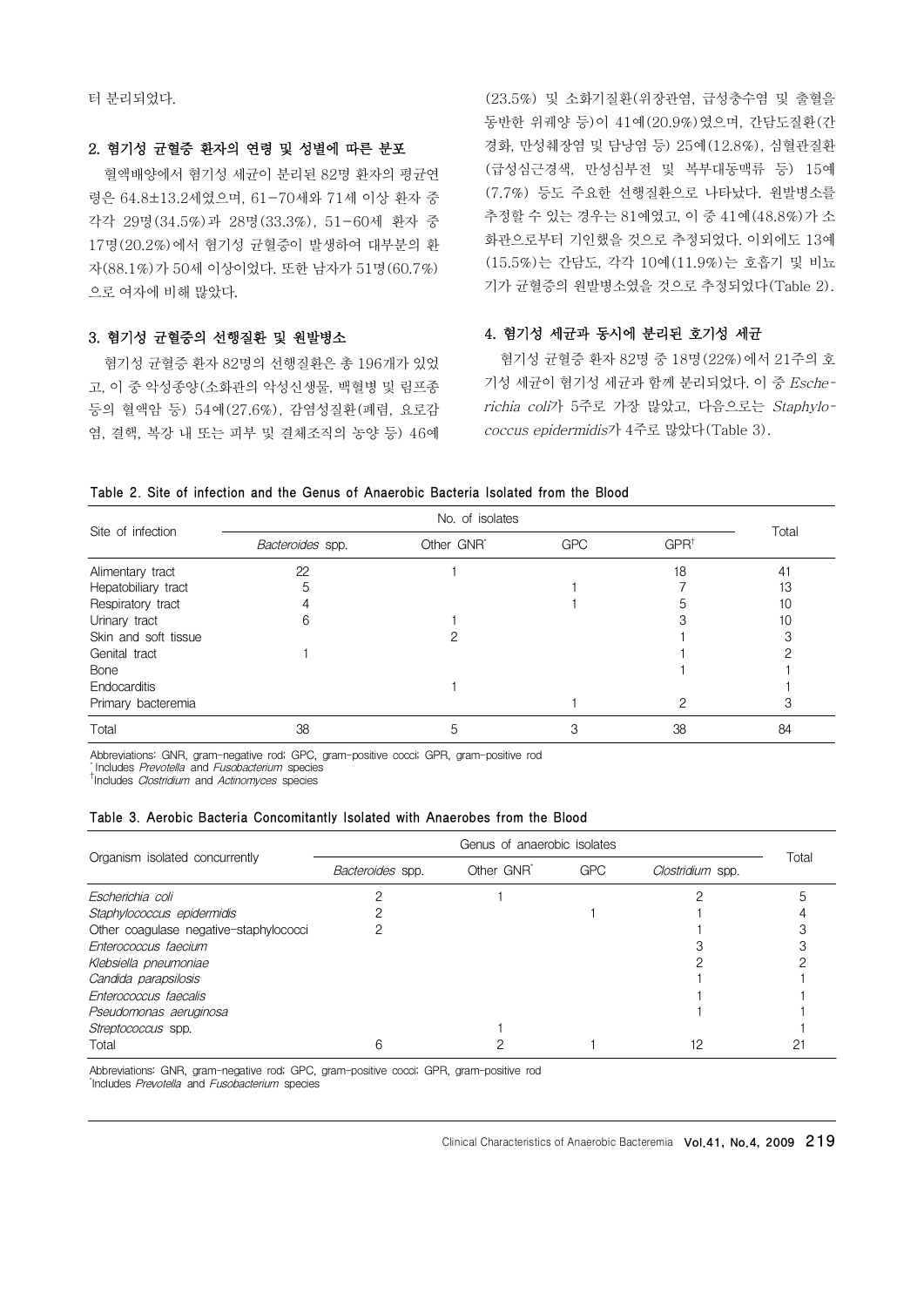|  |  |  |  |  |  |  | Table 4. Demographics and Factors Associated with In-hospital Mortality in 79 Patients with Anaerobic Bacteremia |
|--|--|--|--|--|--|--|------------------------------------------------------------------------------------------------------------------|
|--|--|--|--|--|--|--|------------------------------------------------------------------------------------------------------------------|

| Characteristics/factors                       | Overall (n=79)  | Alive $(n=52)$  | Dead $(n=27)$   | Odds ratio (95% CI)       | $P$ -value |
|-----------------------------------------------|-----------------|-----------------|-----------------|---------------------------|------------|
| Age, mean $\pm$ SD                            | $64.5 \pm 13.1$ | $63.9 \pm 13.6$ | $65.6 \pm 12.3$ | <b>NA</b>                 | 0.603      |
| Male/female (male %)                          | 48/31 (60.8)    | 32/20 (61.5)    | 16/11 (59.3)    | 1.100 (0.426-2.843)       | 0.844      |
| Underlying disease, n (%)                     |                 |                 |                 |                           |            |
| <b>Neoplastic</b>                             | 52 (65.8)       | 32(61.5)        | 20(74.1)        | 1.786 (0.640-4.983)       | 0.265      |
| Infectious                                    | 42 (53.2)       | 29(55.8)        | 13(48.1)        | $0.736$ $(0.290 - 1.871)$ | 0.520      |
| Gastrointestinal                              | 40 (50.6)       | 25(48.1)        | 15 (55.6)       | 1.350 (0.531-3.435)       | 0.528      |
| Hepatobiliary                                 | 23 (29.1)       | 15 (28.8)       | 8(29.6)         | <b>NA</b>                 | <b>NA</b>  |
| Cardiovascular                                | 15(19.0)        | 9(17.3)         | 6(22.2)         | <b>NA</b>                 | <b>NA</b>  |
| Site of infection, n (%)                      |                 |                 |                 |                           |            |
| <b>Digestive</b>                              | 38(48.1)        | 23(44.2)        | 15 (55.6)       | 1.576 (0.618-4.018)       | 0.339      |
| Hepatobiliary                                 | 11(13.9)        | 6(11.5)         | 5(18.5)         | 1.742 (0.479-6.336)       | 0.395      |
| Urinary                                       | 9(11.4)         | 7(13.5)         | 2(7.4)          | <b>NA</b>                 | <b>NA</b>  |
| Respiratory                                   | 7(8.9)          | 4(7.7)          | 3(11.1)         | <b>NA</b>                 | <b>NA</b>  |
| Isolated organism, $n$ $(\%)$                 |                 |                 |                 |                           |            |
| Bacteroides spp.                              | 37 (46.8)       | 27 (51.9)       | 10(37.0)        | $0.545(0.210-1.411)$      | 0.209      |
| Clostridium spp.                              | 35(44.3)        | 21(40.4)        | 14 (51.9)       | 1.590 (0.623-4.055)       | 0.330      |
| Polymicrobial infection, n (%)                | 17(21.5)        | 10(19.2)        | 7(25.9)         | 1.470 (0.488-4.429)       | 0.492      |
| Nosocomial infection, n (%)                   | 49 (62.0)       | 29(55.8)        | 20(74.1)        | 2.266 (0.817-6.284)       | 0.112      |
| No. of positive culture bottle, mean±SD       | $1.8 \pm 0.9$   | $1.7 \pm 0.9$   | $1.9 + 0.9$     | <b>NA</b>                 | 0.456      |
| Cancer history, n (%)                         | 53 (67.1)       | 33 (63.5)       | 20(74.1)        | 1.645 (0.588-4.605)       | 0.341      |
| Neutropenia, n (%)                            | 5(6.3)          | 1(1.9)          | 4(14.8)         | 8.870 (0.939-83.810)      | 0.026      |
| Presentation with shock, n (%)                | 32(40.5)        | 18 (34.6)       | 14 (51.9)       | 2.034 (0.789-5.243)       | 0.139      |
| Recent surgery or invasive procedure, $n$ (%) | 33(41.8)        | 25(48.1)        | 8(29.6)         | $0.455$ $(0.169 - 1.223)$ | 0.115      |
| Mechanical ventilation, n (%)                 | 11(13.9)        | 7(13.5)         | 4(14.8)         | 1.118 (0.297-4.216)       | 0.869      |
| ICU admission, $n$ $(\%)$                     | 19(24.1)        | 10(19.2)        | 9(33.3)         | $2.100$ $(0.730 - 6.039)$ | 0.164      |
| Adequate antibiotic therapy, n (%)            | 56 (70.9)       | 37(71.2)        | 19 (70.4)       | $0.963$ $(0.347 - 2.673)$ | 0.942      |

Abbreviations: CI, confidence interval; NA, not applicable

## 5. 혐기성 균혈증의 예후인자

생존이나 사망여부를 확인할 수 있었던 79명의 환자 중 27명이 입원 중 사망하여 34.2%의 사망률을 보였으며, 대 상 환자의 특성 및 예후인자는 Table 4에 정리하였다. 혈액 배양시점의 호중구감소가 병원 내 사망과 통계적으로 유의 한 관련이 있었으나, 다변량 분석에서는 유의하지 않았다. 또한, 악성종양의 기왕력, 중환자실 치료, 균혈증 발생 시점 에서의 패혈성 쇼크, 복합감염 및 원내감염 등의 비율이 사 망 환자군에서 더 높았으나 통계적으로 유의하지 않았다.

## 고 찰

혐기성 세균은 흔히 여러 감염증을 일으킬 수 있다. 혐기 성 세균감염 중에는 다른 혐기성 혹은 호기성 세균과의 혼 합감염이 흔하고(21), 혐기성 세균 배양에 상당한 시간, 비 용 및 기술이 요구되므로 감염증의 진단과 치료에 어려움이 있을 수 있다.

본 연구에서는 임상검체에서 분리된 혐기성 세균에 대한 해석의 어려움을 피하기 위하여 농양, 혈액 및 체액검체에 서 분리된 세균만을 분석하였다. 그 결과 B. fragilis가 73 주(25.3%)로 가장 많이 분리되었고, 다음으로 C. perfringens가 22주(7.6%)였다. Bacteroides 균종은 임상검체에 서 분리되는 혐기성 세균 중 가장 흔하며 높은 사망률과 관 련되어 있는 것으로 알려져 있다(22). 또한, B. fragilis는 사람의 장에서 분리되는 상재균의 0.5%에 불과하나 임상 검체에서 혐기성 세균들 중 가장 흔하게 분리되는 만큼, 병 원성이 상대적으로 강하고 다른 혐기성 세균에 비하여 항균 제 내성률이 높다고 알려져 있다(22).

본 연구에서 3종의 대상 검체 모두에서 그람음성 간균 (167/289, 55.8%)이 가장 많이 분리되었으나, 농양검체 의 경우에는 그람양성 구균의 비율(57/146, 39.0%)이 다 른 검체에 비하여 높았다. 이는 각종 인체부위에서 채취한 농양검체를 분석한 이전의 연구에서 그람음성 간균과 그람 양성 구균이 각각 46.3%와 36.1%를 차지한다고 보고하였 던 결과와 유사하여(15), 검체의 종류에 따라 흔히 분리되 는 세균의 종류에 차이가 있음을 알 수 있었다. 혈액을 제외 한 임상 검체의 혐기성 배양에 사용한 PEBA는 Enterobacteriaceae의 증식과 Proteus 균종의 유주(swarming)는 억제하는 반면 혐기성 그람양성 및 음성 세균은 증식하여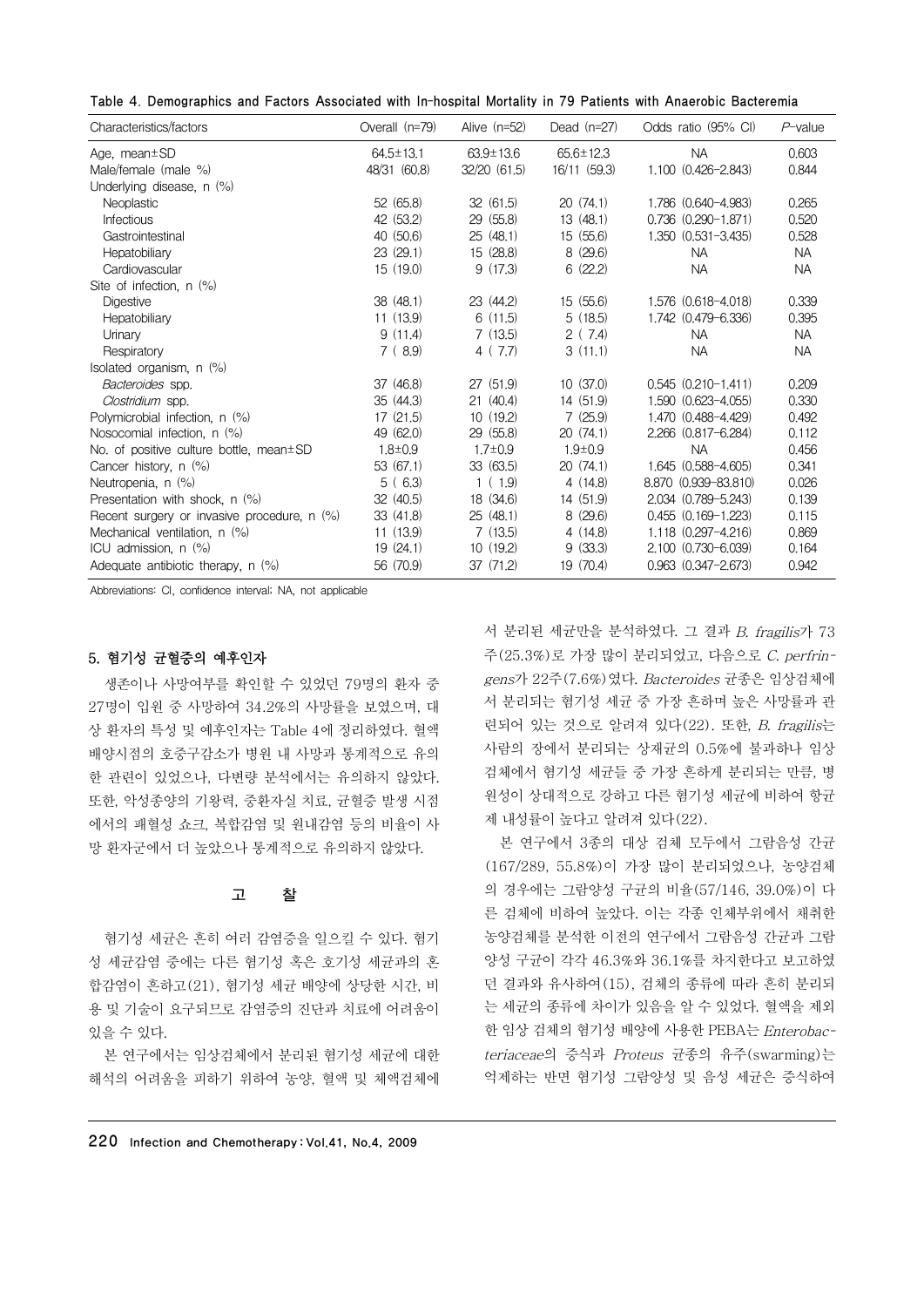혐기성 세균 배양에 유용하다(23). 그러나, 일부 혐기성 세 균은 억제되어 균종 별 분포 및 분리율에 영향을 줄 수 있다 (24). Chung 등은 혐기성 세균 배양에 PEBA를 사용하는 경우 Fusobacterium nucleatum이 다른 배지에 비하여 잘 증식되지 않았다고 보고하였다(25). 본 연구에서도 Fusobacterium 균종의 분리가 적어, 정확한 혐기성 세균 균종 별 분포 및 분리율을 알기 위하여 2가지 이상의 혐기성 세 균 배양용 배지를 사용하는 것이 바람직할 것으로 생각된다.

본 연구에서는 Propionibacterium acnes가 분리된 경 우 오염균으로 간주하여 연구대상에 포함하지 않았다. 2007 년에 시행한 흡인액, 혈액 및 복막액 배양에서 분리된 혐기 성 세균은 중복분리주를 제외하고 총 153주였으며, 이 중 P. acnes는 각각 2주, 18주 및 1주로 총 21주(13.7%)였 다. 특히 혈액배양에서는 41주의 혐기성 세균 중 P. acnes 가 18주(43.9%)로 가장 많았다. 그러나, 그 중 2 환자에서 만 혈액배양 2병에서 P. acnes가 분리되었고 그 외의 모든 경우 1병에서만 분리되었으며, 이에 대하여 본 연구에서는 더 이상 임상적 의의를 조사하지 않았다.

과거의 혐기성 세균 분리율 증가는 혐기성 세균 분리 기 술의 발전에 의한 것으로 생각되어왔으나, Fenner 등은 최 근 10년간 혐기성 세균의 분리빈도가 감소하였다고 보고하 였다(10). 그러나, 다른 연구자들은 혐기성 균혈증의 빈도 가 최근 다시 증가하고 있다고 하여 연구기관이나 시기에 따라 차이를 보였으며(9, 26), 이는 연구기관의 규모, 환자 군, 혈액배양 건수 및 양성률 등의 차이로 인한 것으로 생각 된다. 지난 30년간 본 대학병원에서 시행된 혈액배양에서 의 혐기성 세균 분리빈도를 살펴보면, 우선 연구대상기간 동안 처방된 혈액배양건수는 연평균 94,485건으로 1974- 1983년의 7,873건, 1984-1993년 20,788건, 1994- 2003년 53,692건과 비교하여 현저히 증가하였다. 양성혈 액배양 중 혐기성 세균이 차지하는 백분율은 1974-1983 년 1.42%에서(27) 1984-1993년 1.82% (28), 1994- 2003년 1.91%로 증가였다가(29), 본 연구대상기간에는 1.42%로 다시 감소하였다. 혈액배양 양성 환자 중 혐기성 세균이 분리된 환자의 백분율도 해당대상 기간별로 각각 1.39%, 2.37%, 2.61%, 1.96%로 변화하여 양성혈액배양 중 혐기성 세균의 백분율 변화와 유사하였다.

한편, 혐기성 균혈증의 원인 균종 중 B. fragilis가 28.6 %로 가장 많았고 다음으로 C. perfringens가 25%를 차지 하였다. 다른 연구들에서도 혐기성 균혈증의 원인균으로 B. fragilis 군 세균이 약 26-61%, Clostridium 균종이 약 12-46%를 차지하여 가장 흔한 원인균이라 하였다(9, 12, 30). 또한, Claros 등은 B. fragilis가 성인환자에서 균혈증 의 원인 중 약 10%를 차지하며 혈액에서 분리된 B. fragilis 중 19%에서 장독소를 생성하여 병독성이 높은 균 종이라 하였다(31).

본 연구에서 혐기성 균혈증은 주로 50세 이상과 악성종 양을 가지고 있는 환자에서 호발하는 것으로 나타났고, 소 화기 및 간담도의 악성 종양이나 감염이 주요한 선행질환이 었으며, 이는 국내에서 시행된 이전의 연구결과와 유사하였 다(13). 암환자를 대상으로 시행된 한 연구에서는 혈액종 양(29%) 및 소화기종양(27%)이 가장 흔한 선행질환으로 나타났고, 적절한 항균제 치료를 받지 않은 환자의 경우 사 망률이 63%로 높았다(30).

혐기성 균혈증의 원발병소로는 소화기를 통한 감염이 가 장 흔하였으며, 다른 여러 연구에서도 비슷한 결과를 보였 다(2, 12, 32). 또한, 혐기성 세균과 함께 분리되는 호기성 세균으로 E. coli 5주(23.8%)를 비롯하여, E. faecium 3주 (14.3%), K. pneumoniae 2주(9.5%) 등의 장내 세균이 52.4%를 차지하여, 다른 연구 결과와 유사하였고(11, 13), 이는 균혈증의 원발병소로 소화관이 가장 흔하기 때문으로 생각된다. 따라서, 소화기 수술을 받거나 소화기의 악성종 양이 있는 환자의 경우, 예방적 항 혐기성 항생제 치료가 필 요할 것이다(33).

본 연구에서는 혐기성 균혈증 환자의 병원 내 사망과 관 련된 위험 인자를 찾기 위하여 환자의 의무기록을 후향적으 로 검토하였다. 그 결과, 혈액배양 시의 호중구감소가 병원 내 사망과 통계적으로 유의한 관련이 있었으나, 다변량 분 석에서는 통계적 유의하지 않았다. 악성종양의 기왕력, 패 혈성 쇼크, 중환자실 입원, 복합감염 및 원내감염 등의 인자 가 환자의 불량한 예후와 관련된 것으로 추정되었으나, 연 구대상 환자수가 제한적이어서 통계적 유의성을 증명할 수 없었다.

이번 연구에서 본 대학병원의 임상검체에서 흔히 분리되 는 혐기성 세균은 B. fragilis와 C. perfringens이었으며, 혐기성 균혈증은 주로 고령 및 악성 종양이 있는 환자에서 소화관의 감염을 통하여 발생하였고 34%의 사망률을 보였 다. 그러나 병원 내 사망과 관련된 명확한 위험 인자를 발견 할 수 없어 이에 대한 지속적인 연구가 필요할 것으로 생각 된다.

## 감사의 글

본 연구는 2008년 보건의료기술연구개발사업(A080504) 연구비로 수행되었습니다.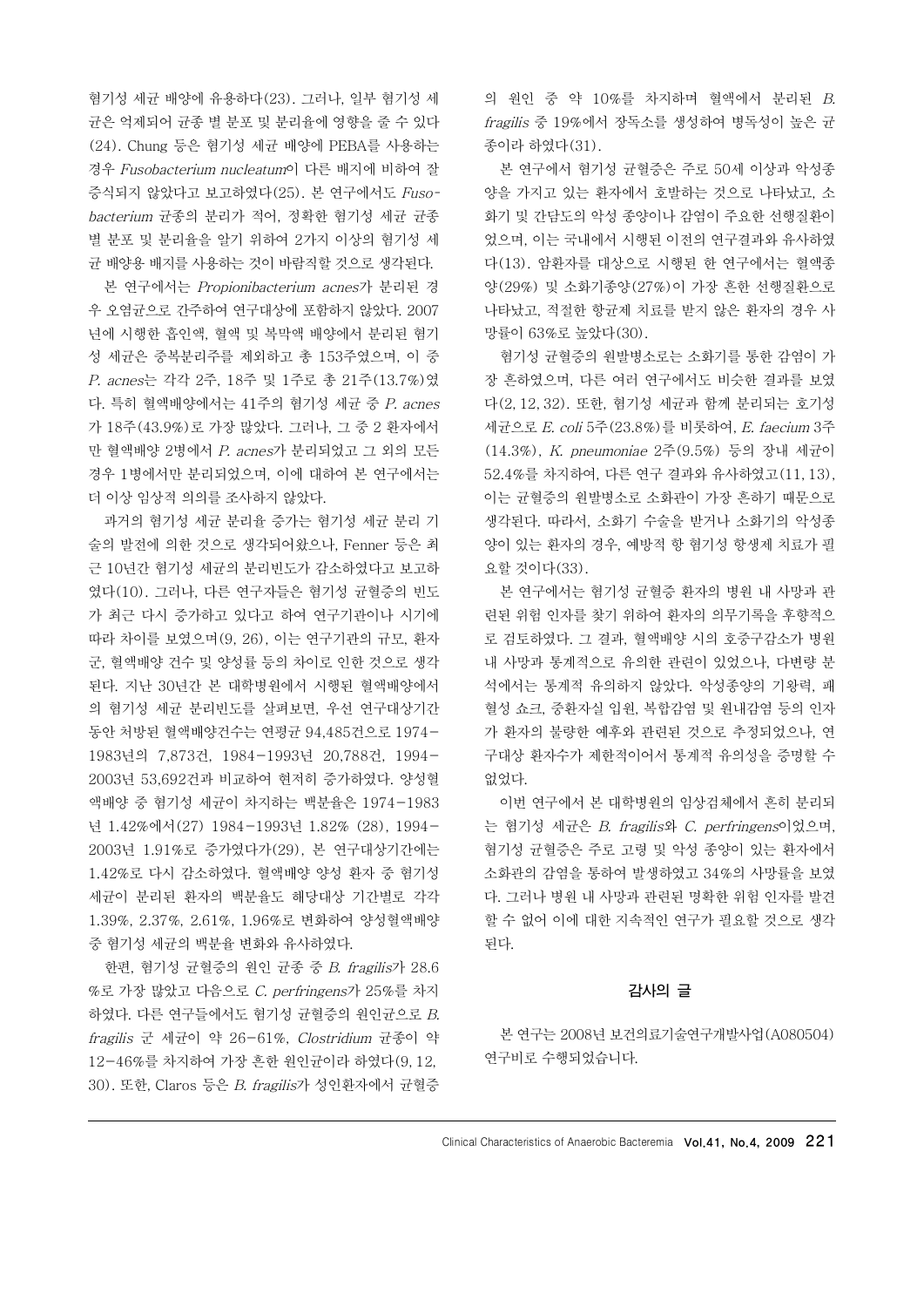#### References

- 1) Finegold SM. Host factors predisposing to anaerobic infections. FEMS Immunol Med Microbiol 6:159-63, 1993
- 2) Bishara J, Wattad M, Leibovici L, Samra Z, Lev B, Abramson E, Paul M. Predictors for anaerobic bacteraemia beyond the source of infection: retrospective, nested, case-control study. Scand J Infect Dis 41:33-6, 2009
- 3) Lombardi DP, Engleberg NC. Anaerobic bacteremia: incidence, patient characteristics, and clinical significance. Am J Med 92:53-60, 1992
- 4) Goldstein EJ. Anaerobic bacteremia. Clin Infect Dis 23 Suppl 1:S97-101, 1996
- 5) Arzese A, Trevisan R, Menozzi MG. Anaerobeinduced bacteremia in Italy: a nationwide survey. The Italian Anaerobe Study Group. Clin Infect Dis 20 Suppl 2:230-2, 1995
- 6) Gómez J, Baños V, Ruiz J, Herrero F, Pérez M, Pretel L, Canteras M, Valdés M. Clinical significance of anaerobic bacteremias in a general hospital. A prospective study from 1988 to 1992. Clin Investig 71:595-9, 1993
- 7) Peraino VA, Cross SA, Goldstein EJ. Incidence and clinical significance of anaerobic bacteremia in a community hospital. Clin Infect Dis 16 Suppl 4:288-91, 1993
- 8) Cockerill FR 3rd, Hughes JG, Vetter EA, Mueller RA, Weaver AL, Ilstrup DM, Rosenblatt JE, Wilson WR. Analysis of 281,797 consecutive blood cultures performed over an eight-year period: trends in microorganisms isolated and the value of anaerobic culture of blood. Clin Infect Dis 24:403-18, 1997
- 9) Lassmann B, Gustafson DR, Wood CM, Rosenblatt JE. Reemergence of anaerobic bacteremia. Clin Infect Dis 44:895-900, 2007
- 10) Fenner L, Widmer AF, Straub C, Frei R. Is the incidence of anaerobic bacteremia decreasing? Analysis of 114,000 blood cultures over a ten-year period. J Clin Microbiol 46:2432-4, 2008
- 11) Robert R, Deraignac A, Le Moal G, Ragot S, Grollier G. Prognostic factors and impact of antibiotherapy in 117 cases of anaerobic bacteraemia. Eur J Clin Microbiol Infect Dis 27:671-8, 2008
- 12) Blairon L, De Gheldre Y, Delaere B, Sonet A, Bosly A, Glupczynski Y. A 62-month retrospective epidemiological survey of anaerobic bacteraemia in a university hospital. Clin Microbiol Infect 12:527-32, 2006
- 13) Cheon SH, Kim JM, Kim E, Hong CS. Clinical

analysis of bacteremia due to anaerobic organisms. Korean J Infect Dis 21:87-94, 1989

- 14) Yoon JY, Choo EJ, Choi SH, Kim MN, Kim NJ, Kim YS, Woo JH, Ryu JS, Chang MS. Clinical characteristics and outcome of invasive Prevotella infection. Korean J Med 64:254-9, 2003
- 15) Shin HJ, Kim MS, Lee K, Chong Y. Trends of Anaerobic Bacteria Isolated from Clinical Specimens. Korean J Clin Pathol 19:70-7, 1999
- 16) Jousimies-Somer HR, Summanen P, Citron DM, Baron EJ, Wexler HM, Finegold SM. Wadsworth-KTL anaerobic bacteriology manual. 6th ed, Belmont, Star Publishing Company, 2002
- 17) Brook I, Frazier EH. Infections caused by Propionibacterium species. Rev Infect Dis 13:819-22, 1991
- 18) Clinical and Laboratory Standards Institute. Principles and Procedures for Blood Cultures. Approved Guideline M47-A. P36, Wayne, Pensylvania, Clinical and Laboratory Standards Institute, 2007
- 19) Wilson JR, Limaye AP. Risk factors for mortality in patients with anaerobic bacteremia. Eur J Clin Microbiol Infect Dis 23:310-6, 2004
- 20) Garner JS, Jarvis WR, Emori TG, Horan TC, Hughes JM. CDC definitions for nosocomial infections, 1988. Am J Infect Control 16:128-40, 1988
- 21) Kiani D, Quinn EL, Burch KH, Madhavan T, Saravolatz LD, Neblett TR. The increasing importance of polymicrobial bacteremia. JAMA 242:1044-7, 1979
- 22) Wexler HM. Bacteroides: the good, the bad, and the nitty-gritty. Clin Microbiol Rev 20:593-621, 2007
- 23) Murray PR, Baron EJ, Jorgensen JH, Landry ML, Pfaller MA. Manual of Clinical Microbiology. 9th ed. P377, Washington DC, ASM Press, 2007
- 24) Lee KW, Chong YS, Park QE, Kim MS, Kwon OH. The effect of primary culture media on the isolation of anaerobic bacteria. J Lab Med Qual Assur 16:  $111-6, 1994$
- 25) Chung HK, Chong Y, Lee SY. Effect of brain heart infusion supplementation to Phenylethanol agar on the growth of anaerobic bacteria. Korean J Clin Pathol 3:51-9, 1983
- 26) Bengualid V, Singh H, Singh V, Berger J. An increase in the incidence of anaerobic bacteremia: true for tertiary care referral centers but not for community hospitals? Clin Infect Dis 46:323-4, 2008
- 27) Kim HO, Kang CG, Chong Y, Lee SY. Organisms isolated from blood at the Yonsei medical center, 1974-1983. Korean J Infect Dis 17:15-32, 1985
- 28) Kim HK, Lee K, Chong Y, Kwon OH, Kim JM, Kim DS. Blood culture results at the Severance hospital during 1984-1993. Korean J Infect Dis 28:151-65, 1996
- 29) Koh EM, Lee SG, Kim CK, Kim M, Yong D, Lee K,